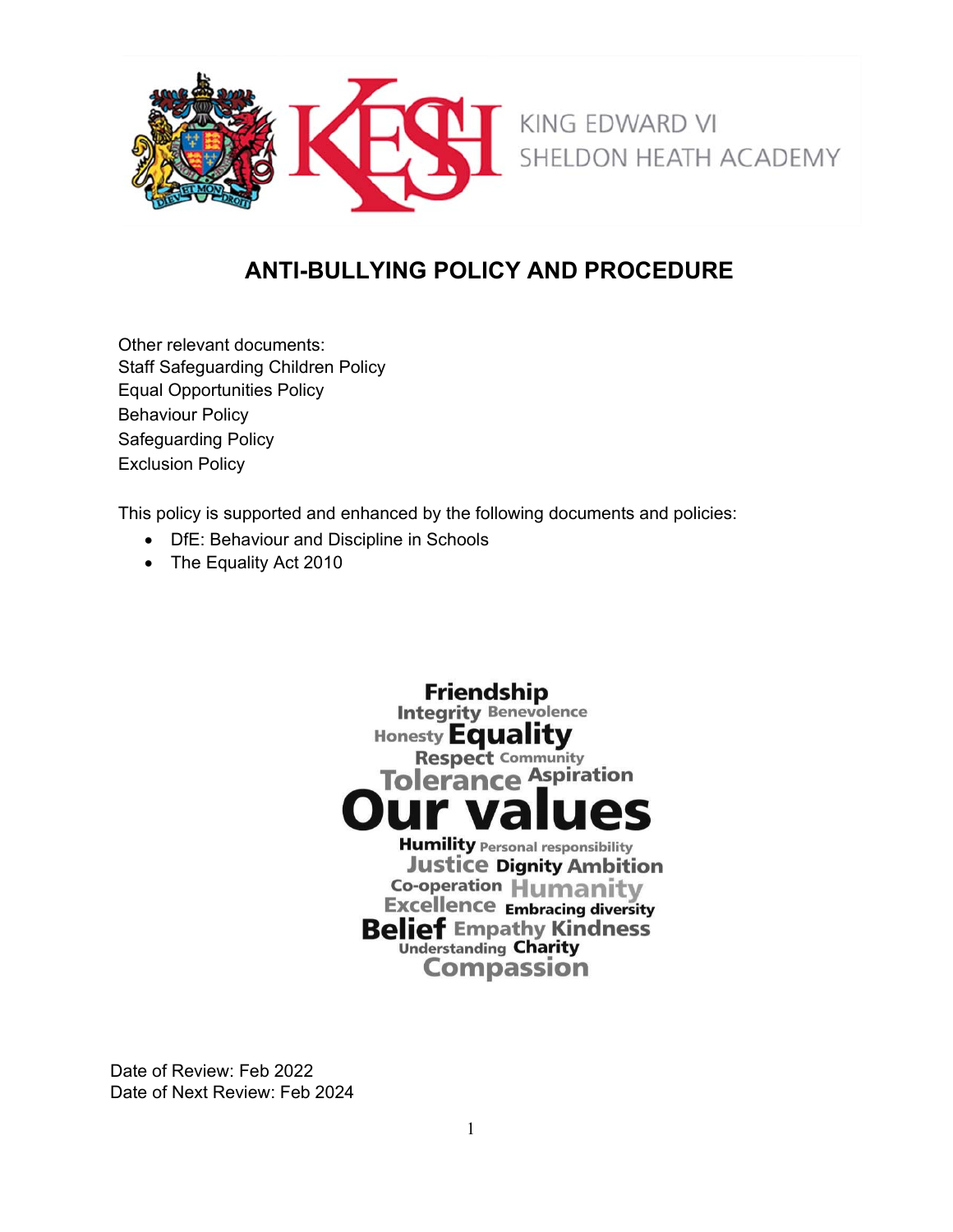### **1. Introduction**

Bullying is behaviour by an individual or group, repeated over time, that intentionally hurts another individual or group either physically or emotionally. Bullying can take many forms (for instance, cyber-bullying via text messages or the internet), and is often motivated by prejudice against particular groups, for example on grounds of race, religion, gender, sexual orientation, or because a child is adopted or has caring responsibilities. It might be motivated by actual differences between children, or perceived differences.

Bullying can have a destructive and harmful impact on the lives of children and young people. It not only affects those being bullied but also those who bully and those who stand by without intervening or seeking help. It can lead to feelings of self-doubt, lack of confidence, low selfesteem, depression and sometimes even suicide. It can also affect the ability of a child or young person to enjoy, achieve and to be healthy, both physically and emotionally.

Bullying is usually persistent and is often covert, and is a conscious attempt to hurt, threaten, or frighten someone. Bullying impacts on its victims' attendance and attainment at school and can have a lifelong impact on some young people's lives.

# **2. Definition of Bullying**

The Academy follows the DCSF Safe to Learn, 2007, guidance which defines bullying as:

"Behaviour by an individual or group, usually repeated over time, that intentionally hurts another individual or group either physically or emotionally". Bullying can be direct or indirect and includes:

- Verbal bullying name-calling, taunting, mocking, making offensive comments and teasing.
- Physical bullying kicking, hitting, pushing and pinching.
- Emotional bullying producing offensive graffiti, excluding people from groups, spreading hurtful and untrue rumours, being forced to do things against own will and taking belongings or money.
- Peer on peer bullying.
- Racist bullying an incident which is perceived to be racist by the victim or any other person. This can be in the form of:
	- o Verbal abuse, name calling, racist jokes, offensive mimicry
	- o Physical threats or attacks
	- o Wearing of provocative badges or insignia
	- o Bringing racist leaflets, comics or magazines
	- $\circ$  Inciting others to behave in a racist way
	- o Racist graffiti or other written insults, even against food, music, dress or customs
	- o Refusing to co-operate in work or play

(Macpherson report 1999)

- $\bullet$  Sexual bullying this is generally characterised by:
	- o Abusive name calling.
	- o Looks and comments about appearance, attractiveness, emerging puberty.
	- o Inappropriate and uninvited touching.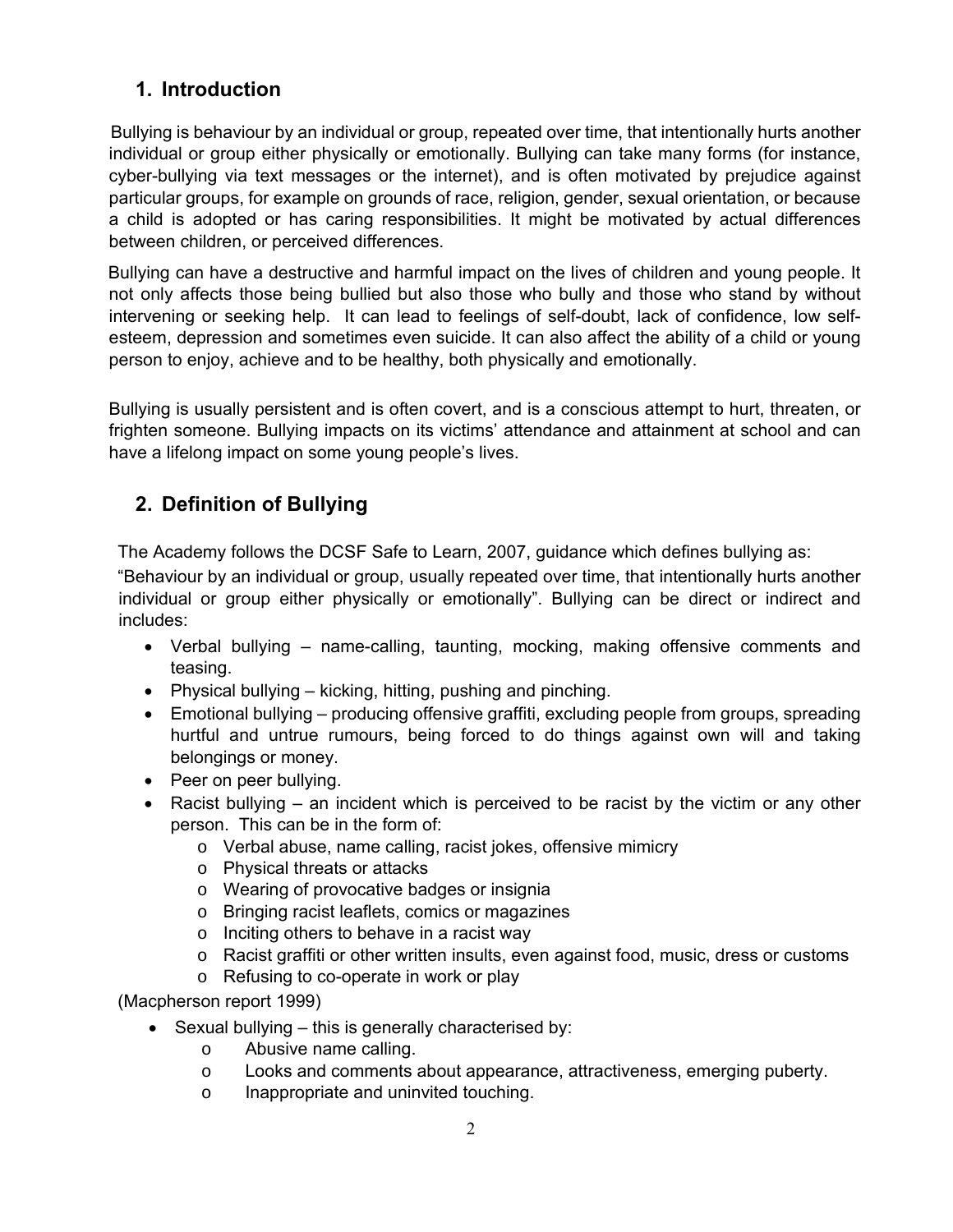- o Sexual innuendos and propositions.
- o Pornographic material, graffiti with sexual content.
- o In its most extreme form, sexual assault or rape.
- $\circ$  Bullying in respect of sexual orientation this can happen even if the students are not lesbian, gay or bisexual. Just being different can be enough. This can be in the form of:
- o Use of homophobic language.
- o Looks and comments about sexual orientation or appearance.
- o Bullying in respect of SEN or Disability those students are often at greater risk of bullying. This can be characterised by:
- o Name calling.
- o Comments on appearance.
- o Comments with regard to perceived ability and achievement levels.
- $\circ$  Text/Cyber bullying this is on the increase and involve students receiving threatening or disturbing messages from possibly anonymous callers. It can also include comments posted on social media.

### **3. Aims of the Policy**

• To assist in creating an ethos in which attending the Academy is a positive experience for all students

- To make it clear that all forms of bullying are unacceptable within the Academy
- To enable everyone to feel safe while attending the Academy within the Academy Trust, and encourage students to report incidences of bullying
- To deal effectively with bullying
- To support and protect victims of bullying and ensure they are listened to
- To help and support bullies to change their attitudes as well as their behaviour and understand why it needs to change
- To liaise with students, parents/carers and other appropriate members of staff
- To ensure that all members of staff feel responsible for combating bullying

#### **4. Intervention**

The Academy applies a wide range of strategies to address incidents of bullying in including all aspects of peer on peer abuse. We consider the motivations behind such behaviours and will always investigate thoroughly to identify the most appropriate intervention strategy; this may involve disciplinary measures. Any disciplinary measures will be applied fairly, consistently, and reasonably.

Where applicable and as appropriate the Academy will:

- Involve parents/carers to ensure that they are clear that the Academy does not tolerate bullying and are aware of the procedures to follow if they believe that their child is being bullied. Involve students to ensure that all understand the school's approach and are clear about the part they can play to prevent bullying, including when they find themselves as bystanders.
- Regularly evaluate and update our approach to take account of developments in technology, for instance updating 'acceptable use' policies for computers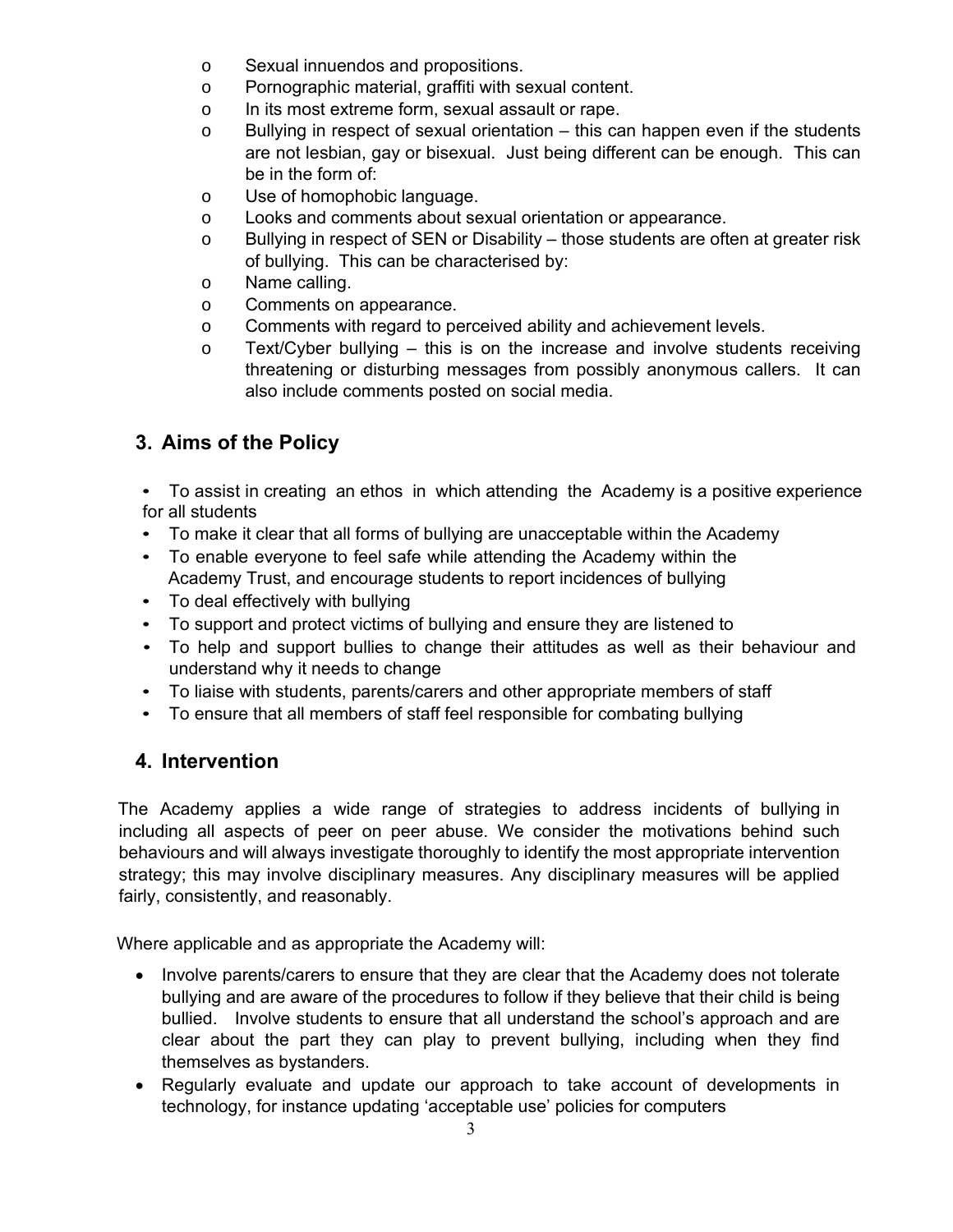- Implement disciplinary sanctions.
- Openly discuss differences between people that could motivate bullying, including protected characteristics. In addition children with different family situations, such as looked after children or those with caring responsibilities. The Academy will ensure that students know that using any prejudice-based language is unacceptable.
- Use specific organisations or resources for help with particular problems. The Academy draws on the experience and expertise of anti-bullying organisations with a proven track record and/or specialised expertise in dealing with certain forms of bullying.
- Provide effective staff training so that all staff understand the principles and purpose of this policy, its legal responsibilities regarding bullying, how to resolve problems, and where to seek support.
- Work with the wider community such as the police and children's services where bullying is particularly serious or persistent and where a criminal offence may have been committed. It will also endeavour to work with other agencies and the wider community to tackle bullying that is happening outside the Academy.
- Make it easy for students to report bullying so that they are assured that they will be listened to and incidents acted on. Students should feel that they can report bullying which may have occurred outside the Academy including cyber-bullying.
- Ensure an inclusive environment, where students can openly discuss the cause of their bullying, without fear of further bullying or discrimination
- Celebrate success. Celebrating success is an important way of creating a positive school ethos around the issue.

# **5. Responding to incidents when they occur**

The Academy works to ensure that parents/carers are aware of the procedures to follow if they believe that their child is being bullied and that students know how to report any incidents of bullying (regardless of whether they are the victim). Parents should feel confident that the Academy will take any complaint about bullying seriously and resolve the issue in a way that protects their child.

#### **a) Reporting incidents:**

- Students who have been bullied should report this to their form tutor, Pastoral Manager or Head of Year or any member of staff they feel comfortable talking to.
- Students who see others being bullied should report this to their form tutor, Pastoral Manager or Head of Year or any member of staff they feel comfortable talking to.
- Members of staff who receive reports that a student has been bullied should report this to the Head of Year, Pastoral Manager or to a member of the Senior Leadership team and record the incident on a 'never-never' form. This will then be passed to the Head of Year who will arrange for the details to be logged on CPOM's.
- All reports of bullying will be taken seriously and will be followed up by the appropriate pastoral team.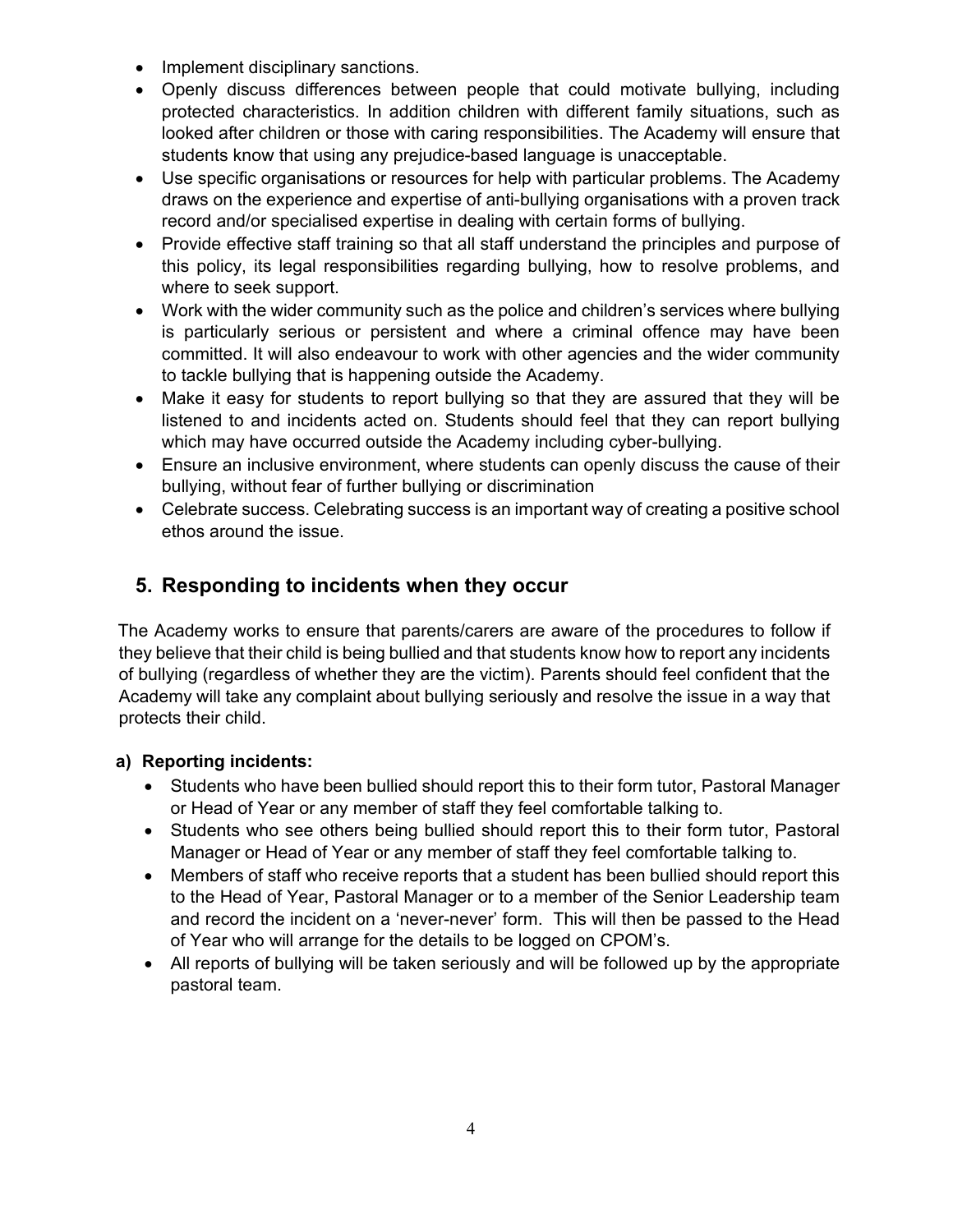#### **b) The Academy will provide support to students who are bullied in some of the following ways:**

- When bullying occurs, the Academy will contact the parents of the students involved at an early stage.
- Investigate any reported incidents, this may include interviewing the student (or students) involved in the incident and listen to their version of events, talk to anyone else who may have witnessed the bullying.
- Try to ascertain the extent of the problem whilst reassuring the student that reporting the incident is the right thing to do.
- Encourage them to talk about how they feel.
- Ensure that they feel safe; discuss strategies for being safe and staying safe.
- Engage them in making choices about how the matter may be resolved.
- Affirm that bullying can be stopped and that the Academy will persist until it does.
- Aim to involve their friends/older students in peer support/a buddying scheme/mediation.
- Reinforce the message that bullying is not acceptable, and that we expect bullying to stop.
- Consider sanctions under the Academy's Behaviour Policy.
- Adopt a joint problem solving approach where this is appropriate, and ask the students involved to help us find solutions to the problem. This will encourage students involved to take responsibility for the emotional and social needs of others.
- Work with students who have been involved in bullying others to ascertain the sort of support that they themselves need.
- Advise students responsible for bullying that checks will be made to ensure bullying stops. Reported incidents will be followed up to check that the bullying has not started again. Keep records of reported incidents how they are responded to. Ask students to report immediately any further incidents.

# **6. Roles and Responsibilities**

All Academy staff will:

- Foster self-esteem, self-respect and respect for others and promote the Academy ethos.
- Demonstrate by example the high standards of personal and social behaviour expected of all students.
- Discuss bullying and peer on peer abuse so that every student learns about the damage it causes to both the victim and to the bully and the importance of telling a teacher about bullying when it happens.
- Be alert to signs of distress and other possible indications of bullying.
- Listen to children who have been bullied, take what they say seriously and act to support and protect them.
- Report suspected cases of bullying to the Head of Year, Pastoral Manager or to a member of the Senior Leadership team and log this on a 'never-never' form.
- Follow up any complaint by a parent about bullying, and report back promptly and fully on the action which has been taken.
- Deal with observed instances of bullying promptly and effectively, in accordance with agreed procedures.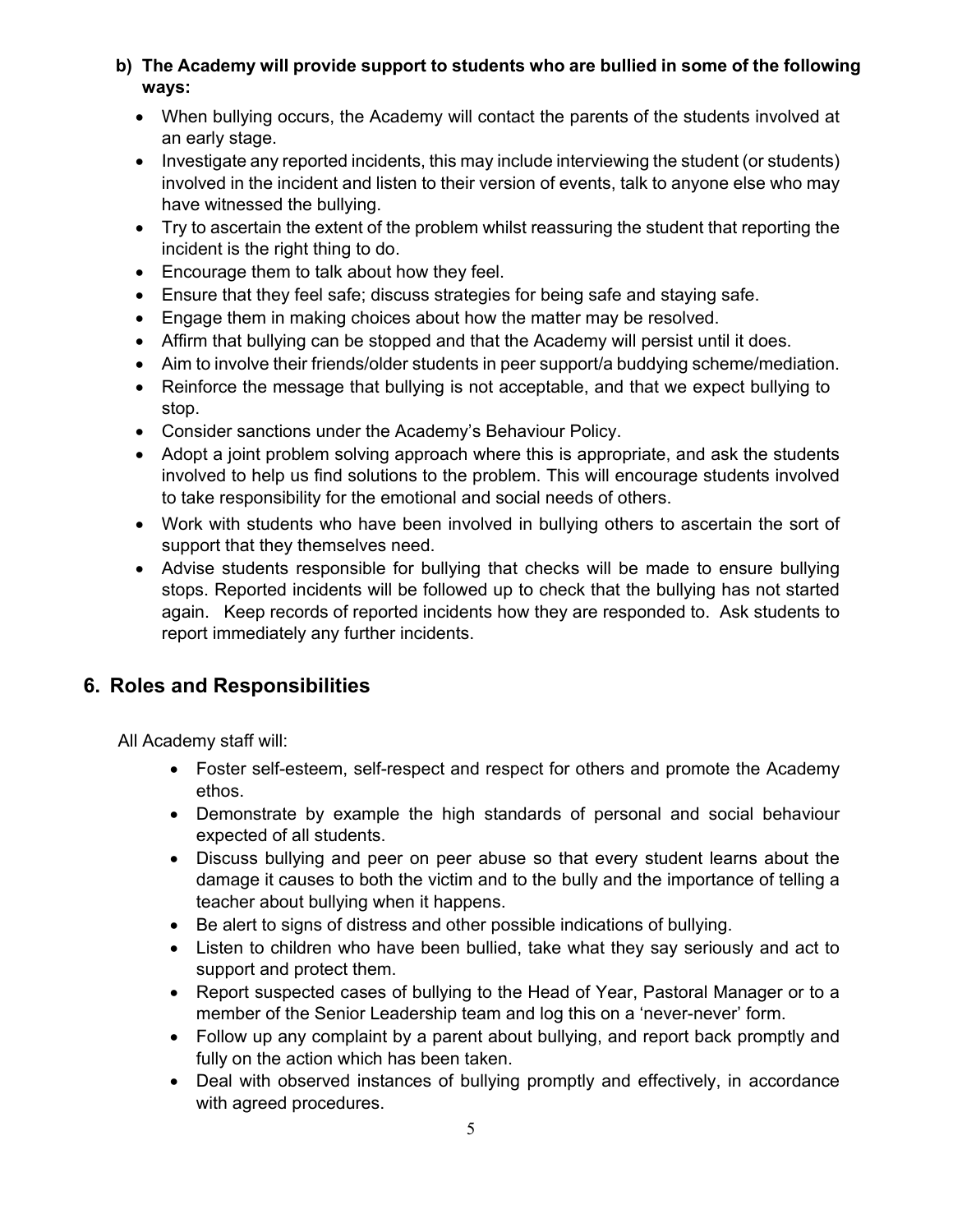All students are expected to:

- Refrain from becoming involved in any kind of bullying, (even at the risk of incurring temporary unpopularity).
- Intervene to protect the student who is being bullied, unless it is unsafe to do so. Report to a member of staff any witnessed or suspected instances of bullying.

Anyone who becomes the target of bullies should:

Ensure that they report any issues to staff so that they can be addressed promptly.

The Academy asks parents to support their children and the Academy by:

- Watching for signs of distress or unusual behaviour in their children, which might be evidence of bullying.
- Advising their children to report any bullying to the Head of Year, Pastoral Manager or to a member of the Senior Leadership team and explain the implications of allowing the bullying to continue unchecked, for themselves and for other students.
- Advising their children not to retaliate violently to any forms of bullying.
- Being sympathetic and supportive towards their children, and reassuring them that appropriate action will be taken.
- Keep a written record of any reported instances of bullying.
- Informing the Academy of any suspected bullying, even if their children are not involved; Co-operating with the Academy; if their children are accused of bullying, try to ascertain the truth.
- Pointing out the implications of bullying, both for the children who are bullied and for the bullies themselves.

Heads of Year, Pastoral Managers and the Vice Principal for Student Development will:

- Ensure that all Academy staff follow this policy and are aware of their role and responsibilities.
- Ensure the delivery of a pastoral curriculum that promotes the Academy's ethos and values in all matters relating to anti-bullying and anti-harassment protected characteristics and peer on peer abuse.
- Maintain an accurate log of all bullying incidents and follow up actions using CPOM's and 'never-never' forms.
- Ensure that any reported incidents are followed through in accordance with this policy.
- Liaise with parents and careers as appropriate to address all bullying incidents.
- Ensure that appropriate support is in place for all victims and perpetrators of bullying incidents.
- Liaise with outside organisations as appropriate to support or safeguard students (victims and perpetrators) as appropriate.

The Principal and the Academy's Governors will ensure that:

• This policy is adhered to.